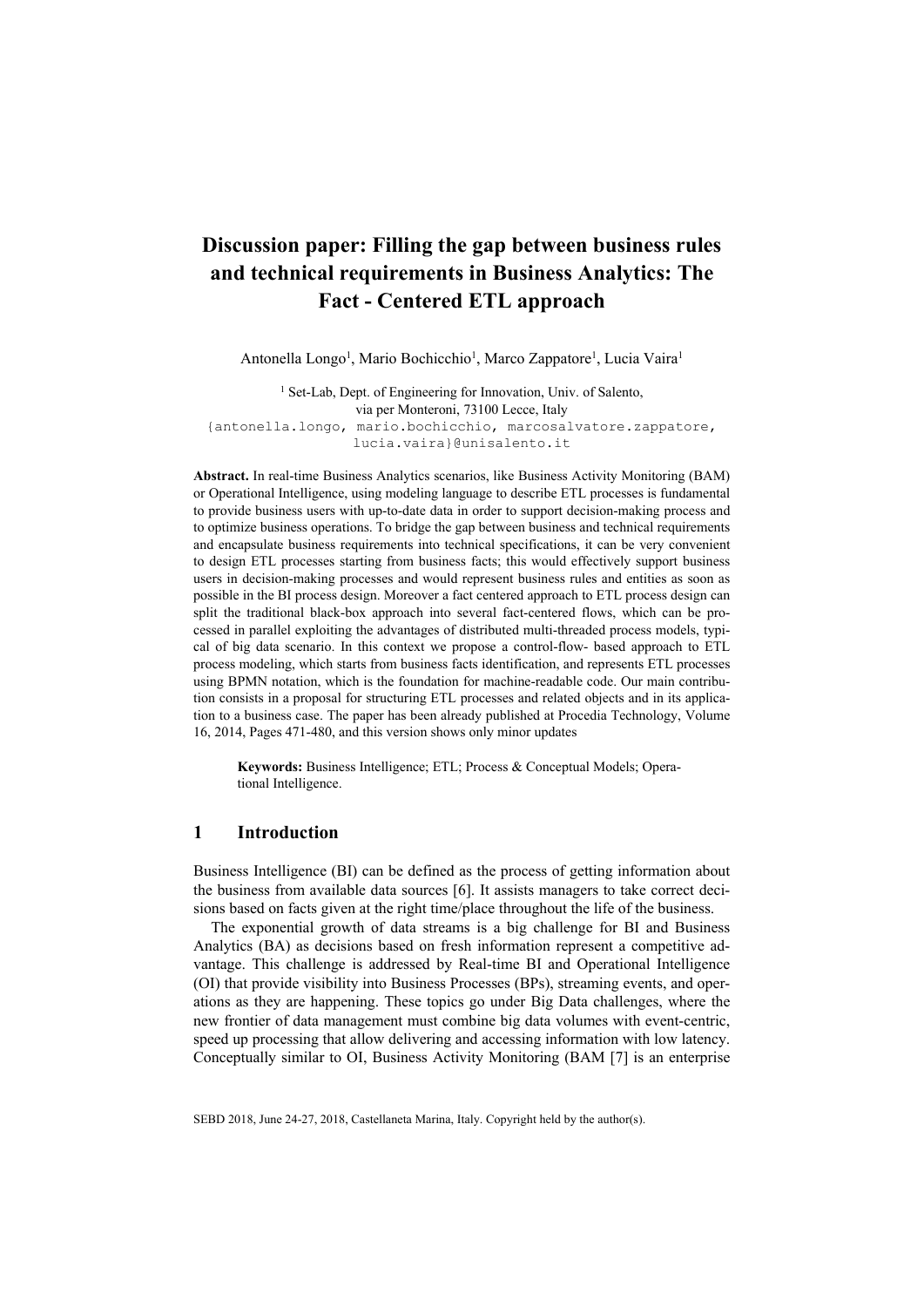solution that allows monitoring business activity across operational systems and BPs. It refers to the aggregation, analysis, and presentation of real-time data about customers' and partners' activities inside and across organizations. BAM is the real-time and event-driven extension of BI: while BI products usually handle historical data stored into a Data Warehouse (DWH), BAM technologies provide managers with real-time business analyses obtained by operational data sources, more and more integrated with cloud-based resources for achieving faster Return of Investments and lowering costs [3]. The success of OI, BAM and BI systems depends mostly on the adequacy of the populating system: ETL (Extract-Load-Transformation) processes are, therefore, the critical feeding component of DWH/BI systems as they retrieve data from operational systems and pre-process them for further analysis [12]. An ETL system translates specific decision-making processes into system rules but there are several challenges: volatile business rules, heterogeneous operational data schemas, proprietary ETL tools, different notations, complex ETL porting processes. As of today, there is no widely adopted methodology covering the ETL development cycle, with an easy notation for user profiles, allowing to map the model on the execution environment and offering pre-implementation validation features. We believe that in order to bridge the gap between business and technical requirements and encapsulate business requirements into technical specifications, ETL processes should be designed by starting from business facts (BFs), thus supporting business users in decision-making processes and representing business rules and entities as soon as possible in the BI process design. Such a fact-centered approach to ETL process design can split the traditional black-box approach into several fact-centered flows, which can be processed in parallel exploiting the advantages of distributed multi-threaded process models, typical of big data scenario. In this paper, the advantages of control flow models and BPMN notation are applied to ETL process design, as defined in [4, 1, 5]. First, design patterns allow structuring the process and selecting required data. Second, a uniform notation for BPs and DWH modelling eases the communication between IT and business roles. Third, non-functional requirements (e.g., performance indicators, data freshness) can be specified more easily. We propose to structure the ETL design process starting from the identification of BFs and to define a reference model for representing the ETL process. The integration between the fact-centered approach and control flow models allows identifying relevant business objects and isolating related facts in order to handle them independently.

The paper is organized as follows. Section 2 analyzes existing works on ETL process conceptual models; Section 3 discusses our case study; the proposed approach and application are described in Section 4; conclusions are presented in Section 5.

## **2 Related Works**

Several efforts have been proposed for the conceptual modeling of ETL processes, including ad hoc formalism approaches based on standard languages like UML [10] or MDA [11]. Conceptual models that use BPMN notation for ETL design have been also already proposed. The work we present in this paper is built along the lines of [1]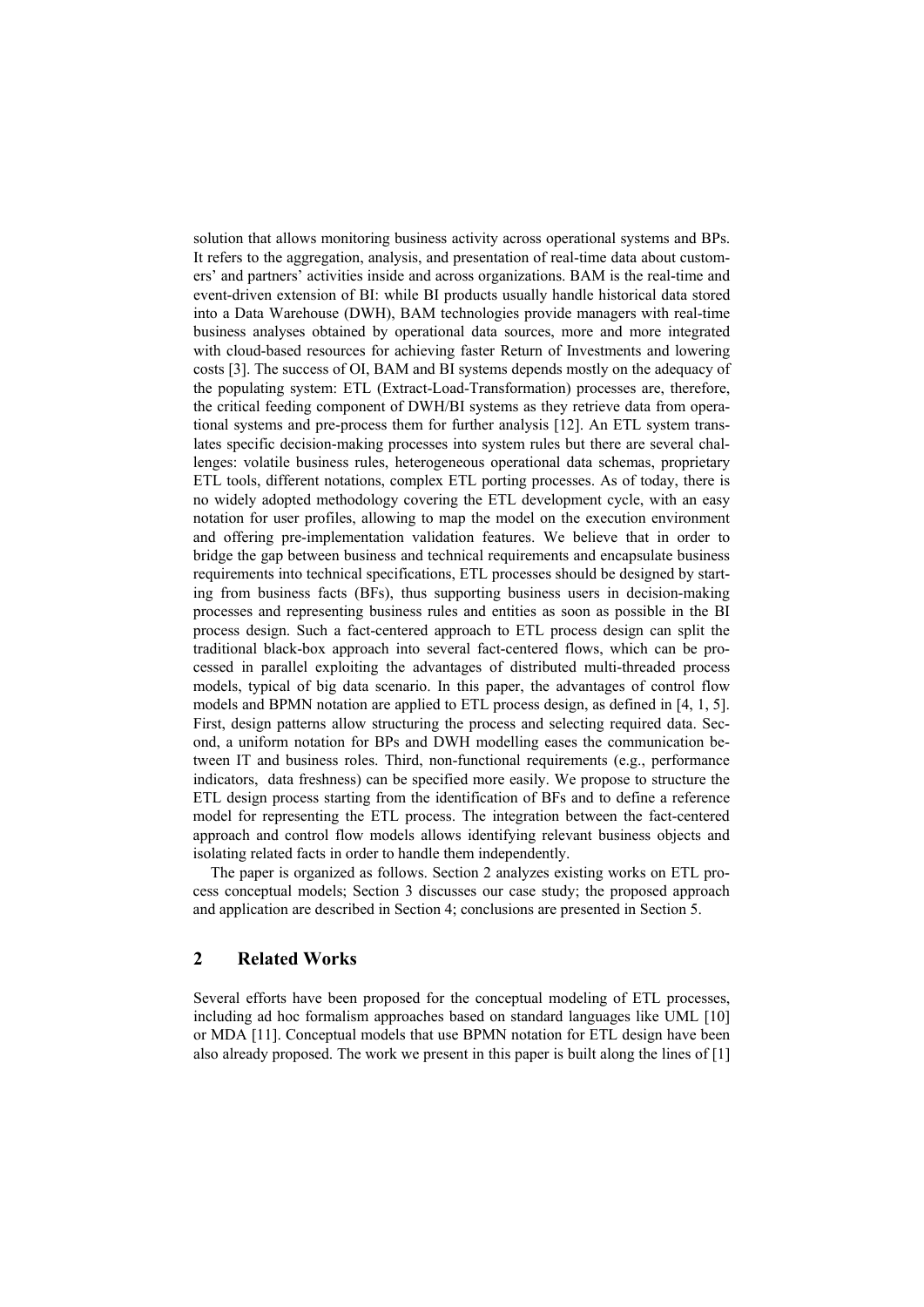and [4, 5]. In the former Akkaoui, Mazón and others present a conceptual model based on the BPMN standard and provide a BPMN representation for frequently used ETL design constructs. They propose a meta-model for conceptual modeling of ETL processes based on the separation between control and data processes, and on the classification of ETL objects resulting from a study of the most used commercial and open source ETL tools. The issue of ETL conceptual view is also addressed in [4, 5]; authors propose the use of BP models for a conceptual view of ETL, and show how to translate this conceptual view to a logical and a physical ETL view that can be optimized. Our work differs from those described because we propose a fact centered approach to ETL design which allows obtaining analytical up-to-date data in a timely and efficient manner, and a control flows based modeling of ETL processes, represented with BPMN notation.

### **3 Preliminaries and running example**

A BI system is based on data sources analysis, design and implementation of the DWH that store analytical data and on related ETL procedures, according to its typical 4-level architecture (Fig. 1) [8]. The integration of heterogeneous sources is composed of ETL procedures for extracting, integrating, cleaning, validating, filtering data and then loading them into a staging area, posed in a reconciled model which creates a central data reference model for the whole enterprise and introduces a clear separation between extraction and integration problems and issues related to DWH loading process. The DWH can be directly consulted or used as a source to build data marts (i.e., data subsets/aggregations in the DWH). The concepts of interest in the decision-making process are named facts, which typically match with events that occur within the enterprise. Every fact represents a set of events, quantitatively described by measures and analysis dimensions, detailed with hierarchies of attributes. They are modeled as Dimensional Fact Models (DFMs) [8] so that the efficient consultation of integrated data is available for reports, analyses and simulations.



**Fig. 1.** Data warehousing system architecture [8]

ETL procedures require constraints checks for filtering data according to quality rules in terms of business rules and format inconsistencies. Some these rules (e.g., exception handling, data workflow patterns) can be derived from control-flow patterns. Wrong data feed a specific database that logs error types, source tables and execution dates. In our approach we propose a method to structure ETL processes based on relevant BFs, and to model them according to control-flow models.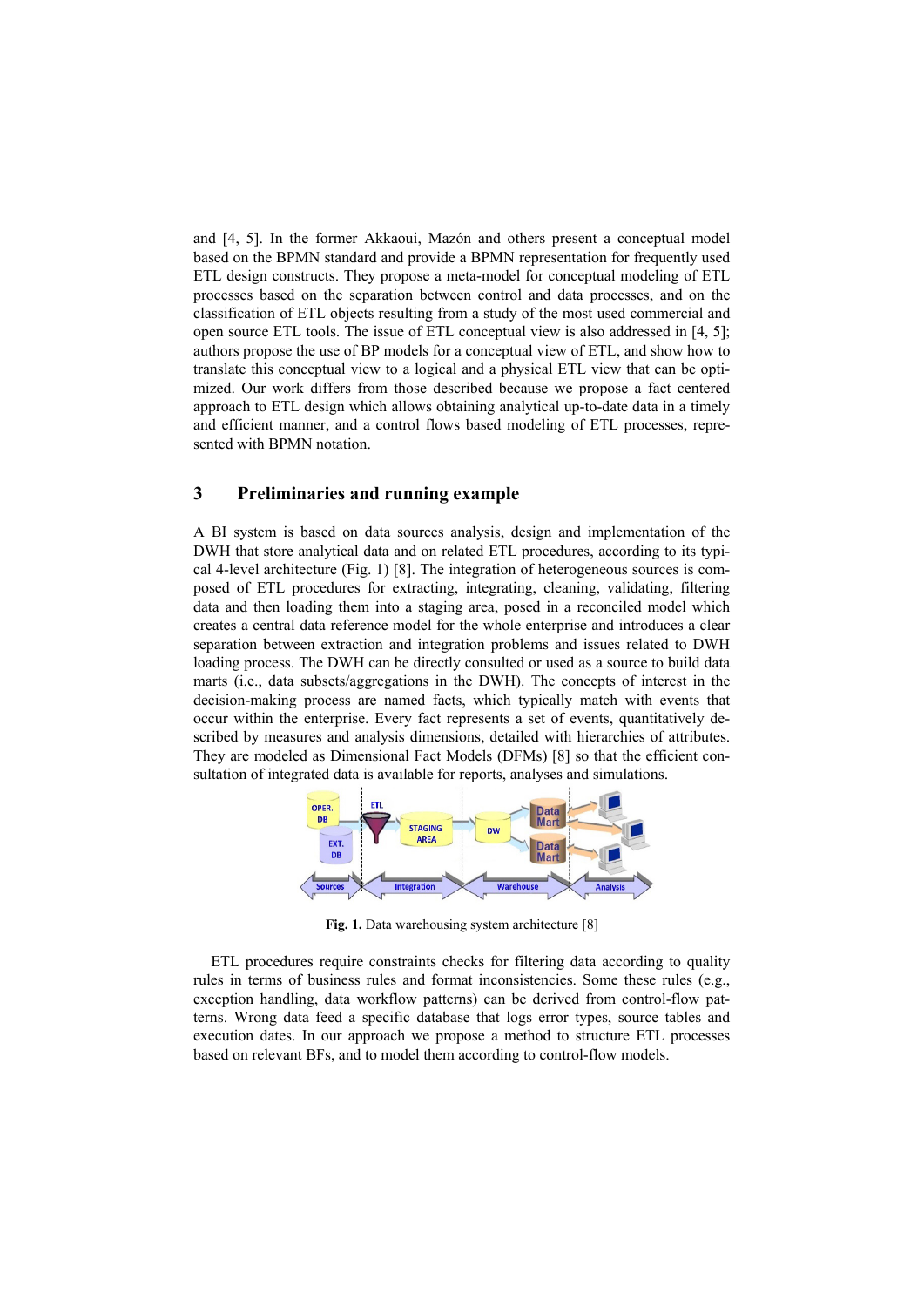Let us now discuss our running example: an Italian company needs a Service Level Agreement (SLA) management platform to calculate and present service levels associated with fidelity cards printing and delivery services. Operational data from several relational data sources must be mapped into hyper-cubes via an ETL process in order to produce reports and booklets for controlling the quality of services according to SLAs. Starting from the operational data sources, the system runs ETL procedures to populate the reconciled model and then the hyper-cubes. Data stored into the operational database is about fidelity cards details, and related events, which correspond to facts defined into the DWH. In this running case we describe the application of the proposed approach to fidelity cards printing, delivery and complaint events.

## **4 The fact-based ETL process**

BFs are business artifacts meaningful to business. They can be modeled as business domain objects for transactional aims or as DFM for analytical processing. Once a BF has been defined in the domain, it must be populated starting from heterogeneous data sources. As in [1], we consider the ETL process as a combination of two perspectives. First, a *control flow process*, which manages the branching and synchronization of the flows, handles execution errors and exceptions and coordinates information exchange with external processes. Second, a *data process* that sends operational to the DWH, thus providing insights about inputs and outputs of each process element. Therefore, in Fig.2 we propose our fact population data process, which exploits the conceptual separation between quality management, data and fact population processes.



**Fig. 2.** ETL Process Model

The Quality Management can be further specialized as it includes data quality, ETL process and BP management; it can be considered as an event generator that checks the compliance with given constraints on business rules, data formats, integrity and ETL rules. The Quality Management handles quality checks within the whole ETL process, at different levels, via transformations exploiting syntactic and semantic rules, or business and ETL constraints. In particular, the Data Quality Management phase considers the syntactic accuracy of collected data and applies syntactic constraints to extract and load data into the reconciled model. These rules allow discarding incorrect data coming from errors that may affect the population process.

In addition to the rules on syntactic data accuracy, ETL processes need the definition and application of business rules that assess data coherence/consistency within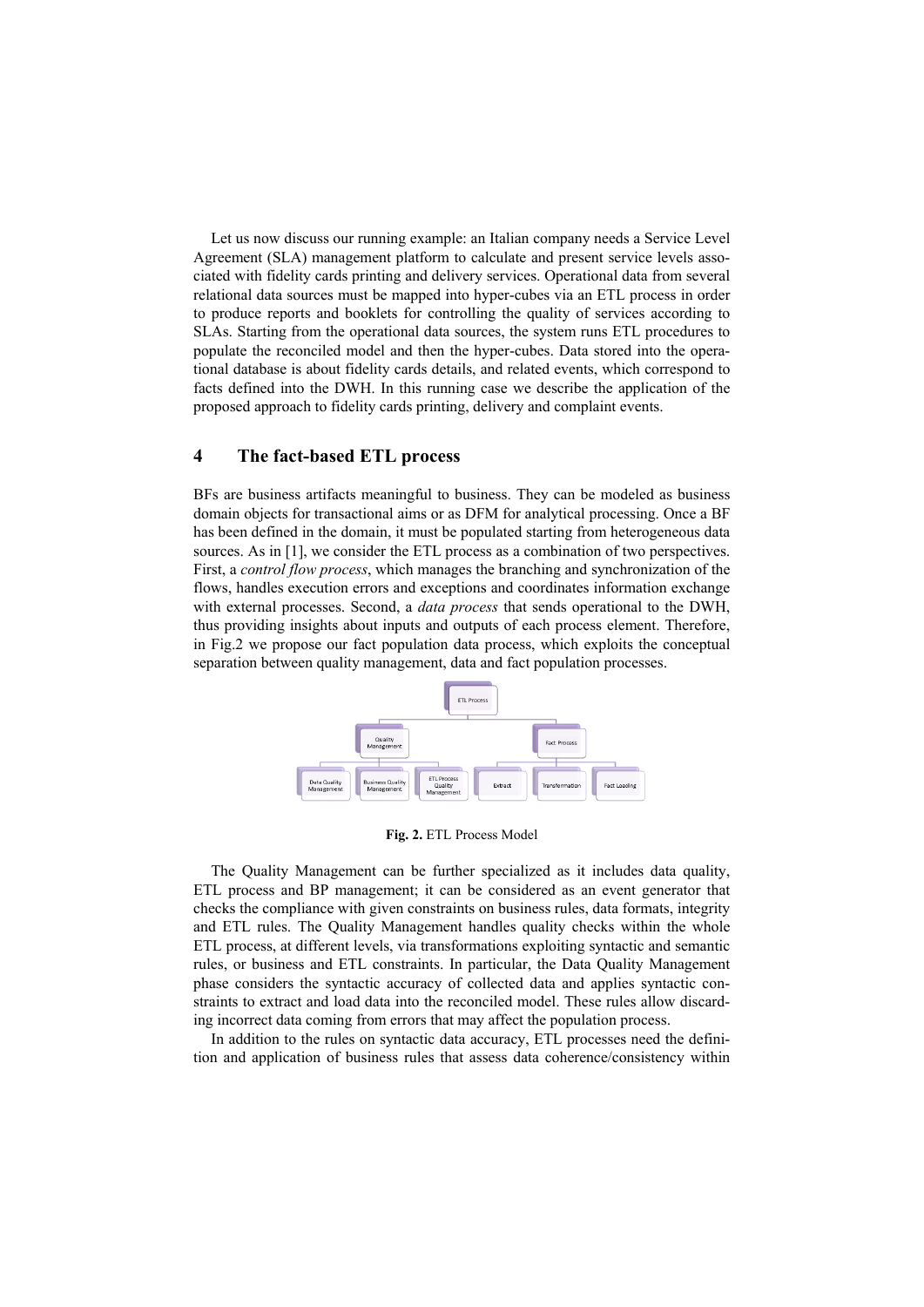the specific reference domain and which are defined into the Business Quality Management phase, which includes the procedures for applying business rules to data, in order to filter records out of constraints. The ETL Process Quality Management aims to filter data on constraints related to the ETL procedures (e.g., they verify correctness of data produced by ETL modules to prevent duplicated or contradicting data).

The output of the Quality Management process is the storage of filtered data into the reconciled model according to the Fact management process or into the log database that include a record for each violated constraint, with the following information: source table name, record identification, error code, error description, date check. This approach allows tracking data source errors, easily identifying reasons for records' discards and obtaining statistics such as the most violated constraint, and so on. The Fact Management Process handles data entry into data structures that can be staging area tables of reconciled models or facts inside a DWH. In both cases, the population process is constituted by a first phase of data extraction, followed by a transformation step and finally by the loading of transformed data into the specific reconciled or fact tables. In particular, the Extract activity performs the initial collection of data that will be transformed and loaded into the destination and for the integration of multiple data sources, managing topics such as format/conceptual heterogeneity, due to differences in communication protocols, data formats, schemas, vocabularies, etc. The Transformation process handles activities related to the second step of the ETL Process, which aims to obtain analytical data from operational ones, and to match input data with output data structures. Typical ETL transformation procedures include data summarization, derivation, aggregation, conversion, constants substitution, setting of values to null or default based on particular conditions, and so on. Finally, the Load module administers the population of the target table, which can be part of a reconciled database, a fact or a dimension, including the management of primary keys, integrity constraints and indexes.



**Fig. 3.** Conceptual representation of reconciled model

In our model, we design an ETL process for each BF; therefore the whole ETL process can be considered as a set of fact processes and quality rules checks, which can be integrated and managed through control flow processes. We propose to design ETL starting from the definition of BFs and to split ETL process in order to isolate them within the flow. This approach: 1) allows managing facts independently, in a framework providing the integration aspects; 2) helps to structure ETL design; 3) allows business users working on their BFs even if the whole process is not completed yet. The result is the reduction of BF processing cycle, and the timely provision of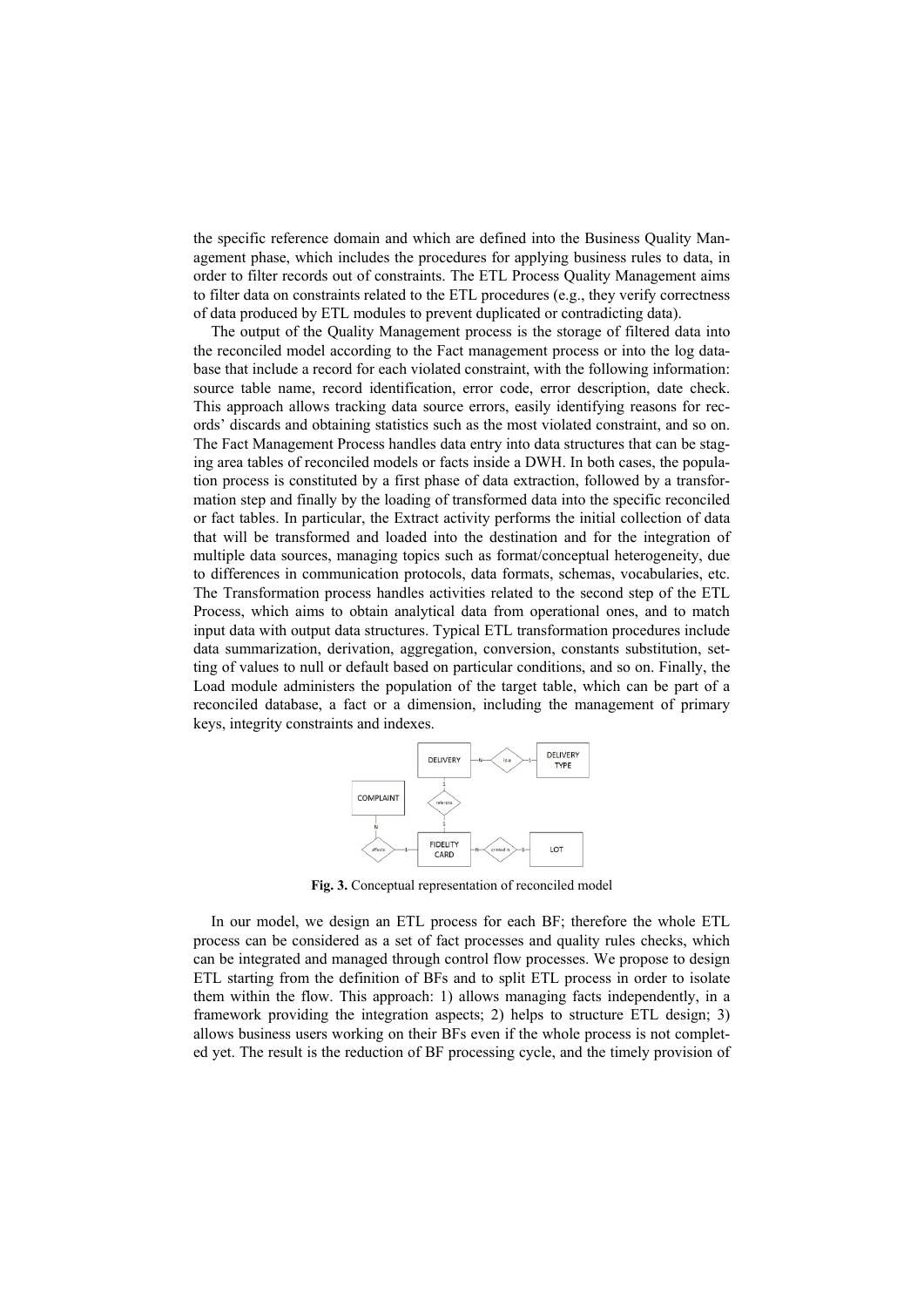analytical data. Splitting and fastening the ETL process is one of the steps for speeding BA process up enabling higher response times, which are fundamental in realtime BA systems. Furthermore, ETL process representation based on control flow models, and in particular on BPMN notation, adds information about accountability, as it allows linking process activities with the involved user profiles. Profiles typically involved in an ETL process include: 1) *Data Provider* (who assesses data readiness); 2) *Data Quality Supervisor* (who checks for data accuracy and correctness from a business point of view); 3) *Technician* (who handles the technical cycle). Roles definition, together with a BPMN-based conceptual modeling of the ETL process, improves accountability: at any time a problem occurs, managers are able to immediately know the activity that generates the problem and who is accountable for it.

Now we apply the proposed approach to our running example described in the previous section. Starting from a portion of the conceptual schema of the reconciled model, and from the DFM model corresponding to fidelity cards delivery, we illustrate the ETL process and the transformation that load the Delivery table of the reconciled model, both modeled with BPMN notation.

Fig. 3 shows the Entity-Relationship (ER) model that represents fidelity cards printing, delivery and complaints events. The printing event is modeled by the relationship between Fidelity Card and Lot entities: a printing lot includes several cards, and each card can be associated only with a lot. A delivery event is linked to each fidelity card: delivery detailed data, such as delivery date or payment, are included into Delivery entity, whereas Delivery Type entity is used to classify feasible delivery typologies, according to adopted procedures. The relationship between Fidelity Card and Complaint models complaint events: one or more complaint events can be registered on the same card, and each of them is linked to a single card.

Once the reconciled model is populated, a second step of ETL procedures elaborates data and store them into hyper-cubes. Fig. 4 (left side) shows the DFM for analytical data on fidelity cards delivery events (i.e, one of the outputs in the ETL process). Delivery events can be analyzed along many dimensions (e.g., state, card, delivery and registration date, etc.). By applying the proposed approach to ETL process that loads reconciled model tables, we represent the process in BPMN notation; Fig. 4 (right side) refers to fidelity cards printing, delivery and complaint events loading.

The process is represented as a set of complex activities, aggregated in subprocesses (each of them corresponds to a table of the reconciled model). Activity execution is modeled through the Parallel Split workflow control pattern, used when a single thread of control splits into multiple threads that can be executed in parallel [9]. In BPMN notation, the pattern is represented with a parallel gateway, to highlight the fact-centered approach that allows independently running and handling single tables' loading. The whole process ends when all the activities are concluded, according with Synchronization workflow control pattern, used when multiple parallel activities converge into one single thread of control, thus synchronizing multiple threads [9].

Each activity of the previous ETL process representation is a sub-process that can be further detailed and modeled with BPMN notation. As an example, Fig. 5 shows the BPMN representation of the fact process related to the Delivery table loading process. The fact process starts collecting operational data related to cards delivery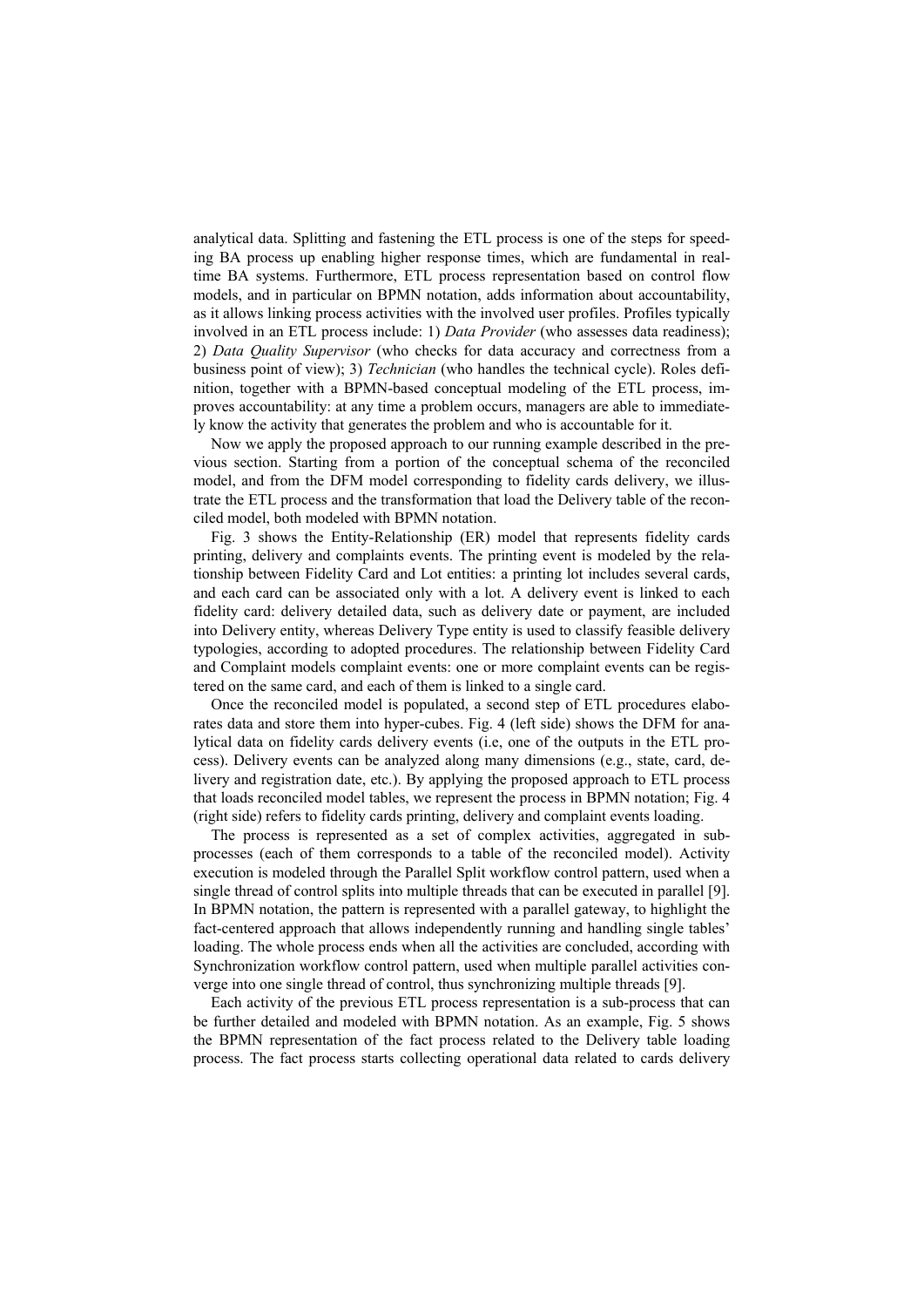(Extraction phase), and this activity is in charge of the Data Provider. The process goes on with two quality controls, through which card identifier validity and delivery date existence are checked; the Data Quality Supervisor is accountable for these checks, whereas the Technician is responsible for error handling and event insertion into the appropriate table. Quality checks are modeled with the Exclusive Choice workflow control pattern, used when one of several branches is chosen, based on a decision or workflow control data [9]. Technician is also accountable for the following steps, related to lookups made in order to obtain cards and delivery codes, and to record sorting; this activity closes the Transformation phase. The last step of the fact process is the Loading phase, which inserts data into the Delivery table of the reconciled model. Activities inserted into this process are executed for each record of the data source Delivery table. The proposed approach applied to the running example allows organizing ETL process, by a conceptual separation between data quality management and facts loading procedures, and graphically representing the process, thanks to control flow models, design patterns and BPMN notation, in a fact-centered perspective, oriented to real-time BA.



**Fig. 4.** DFM of cards delivery (on the left) and ETL process representation (on the right)



**Fig. 5.** Delivery Table Loading